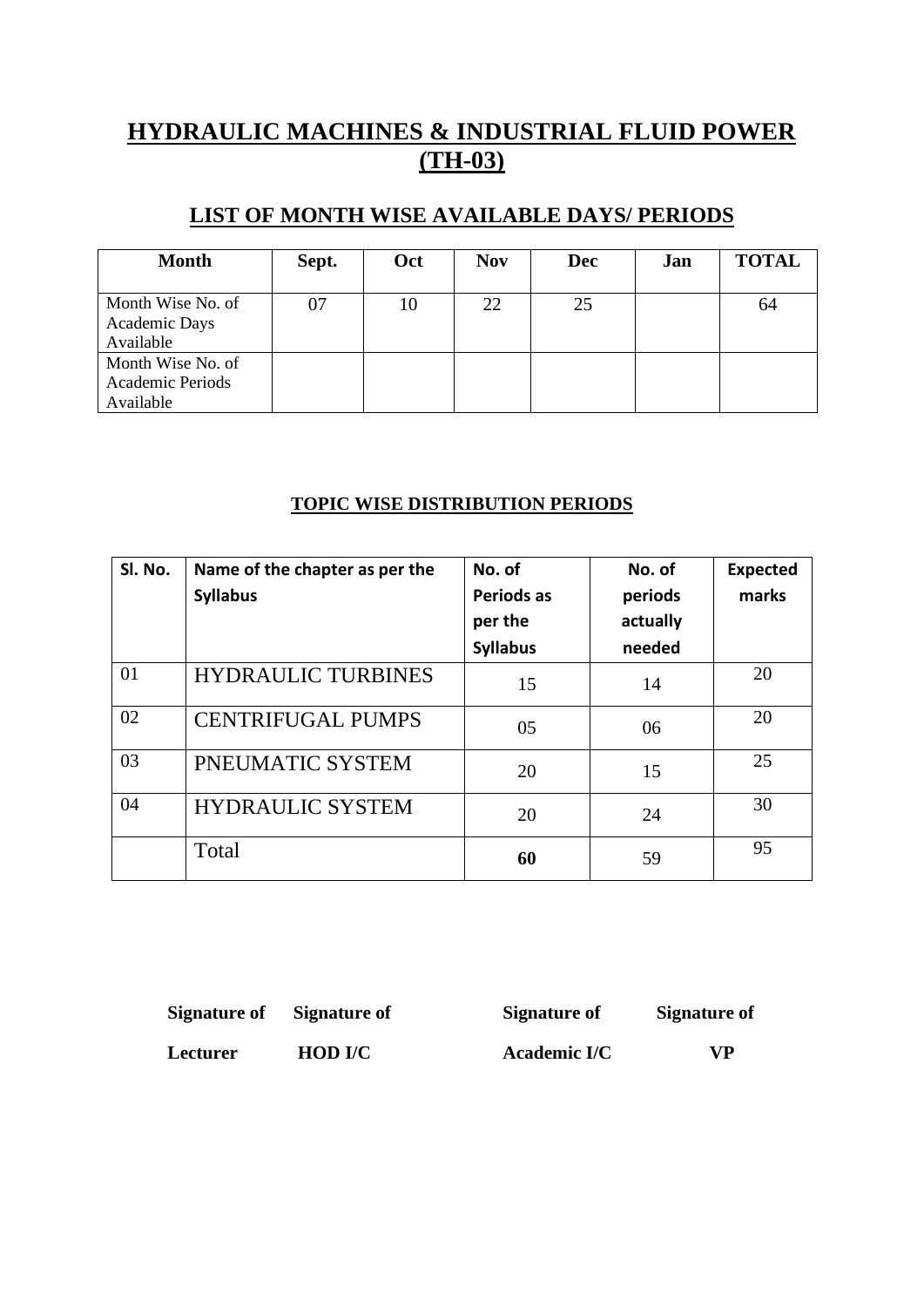### **CHAPTER NO -01**

## HYDRAULIC TURBINES

| <b>Article</b><br>No. | <b>Name of the Article</b>                                                                                    | <b>Periods</b><br><b>Needed</b> | Lect. Sign<br>With<br><b>Date</b> | <b>Authenticity</b><br>duly verified<br>by H.O.D. | Sign.<br>Of V.P. |
|-----------------------|---------------------------------------------------------------------------------------------------------------|---------------------------------|-----------------------------------|---------------------------------------------------|------------------|
| 1.1                   | Definition and classification of<br>hydraulic turbines                                                        | 01                              |                                   |                                                   |                  |
| 1.2                   | Construction and working<br>principle of impulse turbine                                                      | 01                              |                                   |                                                   |                  |
|                       | continue                                                                                                      | 01                              |                                   |                                                   |                  |
| 1.3                   | Velocity diagram of moving blades,<br>work done and derivation of various<br>efficiencies of impulse turbine. | 01                              |                                   |                                                   |                  |
|                       | continue                                                                                                      | 01                              |                                   |                                                   |                  |
|                       | problem                                                                                                       | 01                              |                                   |                                                   |                  |
| 1.4                   | Velocity diagram of moving blades, work<br>done and derivation of various efficiencies<br>of Francis turbine. | 01                              |                                   |                                                   |                  |
|                       | continue                                                                                                      | 01                              |                                   |                                                   |                  |
|                       | problem                                                                                                       | 01                              |                                   |                                                   |                  |
| 1.5                   | Velocity diagram of moving blades,<br>work done and derivation of various<br>efficiencies of Kaplan turbine   | 01                              |                                   |                                                   |                  |
|                       | continue                                                                                                      | 01                              |                                   |                                                   |                  |
| 1.6                   | Problem on above                                                                                              | 01                              |                                   |                                                   |                  |
| 1.7                   | Distinguish between impulse<br>turbine and reaction turbine                                                   | 01                              |                                   |                                                   |                  |
|                       | Problems                                                                                                      | 01                              |                                   |                                                   |                  |
|                       | <b>Short Questions with Answer</b><br>and Long Questions With Hint                                            | 01                              |                                   |                                                   |                  |
|                       | <b>TOTAL</b>                                                                                                  | 14                              |                                   |                                                   |                  |
|                       |                                                                                                               |                                 |                                   |                                                   |                  |
|                       |                                                                                                               |                                 |                                   |                                                   |                  |
|                       |                                                                                                               |                                 |                                   |                                                   |                  |
|                       |                                                                                                               |                                 |                                   |                                                   |                  |
|                       |                                                                                                               |                                 |                                   |                                                   |                  |

## CENTRIFUGAL PUMPS

| Article<br>No. | <b>Name of the Article</b>                                 | <b>Periods</b><br><b>Needed</b> | Lect. Sign<br><b>With Date</b> | <b>Authenticity</b><br>duly verified<br>by $H.O.D.$ | Sign.<br>Of V.P. |
|----------------|------------------------------------------------------------|---------------------------------|--------------------------------|-----------------------------------------------------|------------------|
| 2.1            | Construction and working<br>principle of centrifugal pumps | 01                              |                                |                                                     |                  |
|                | continue                                                   | 01                              |                                |                                                     |                  |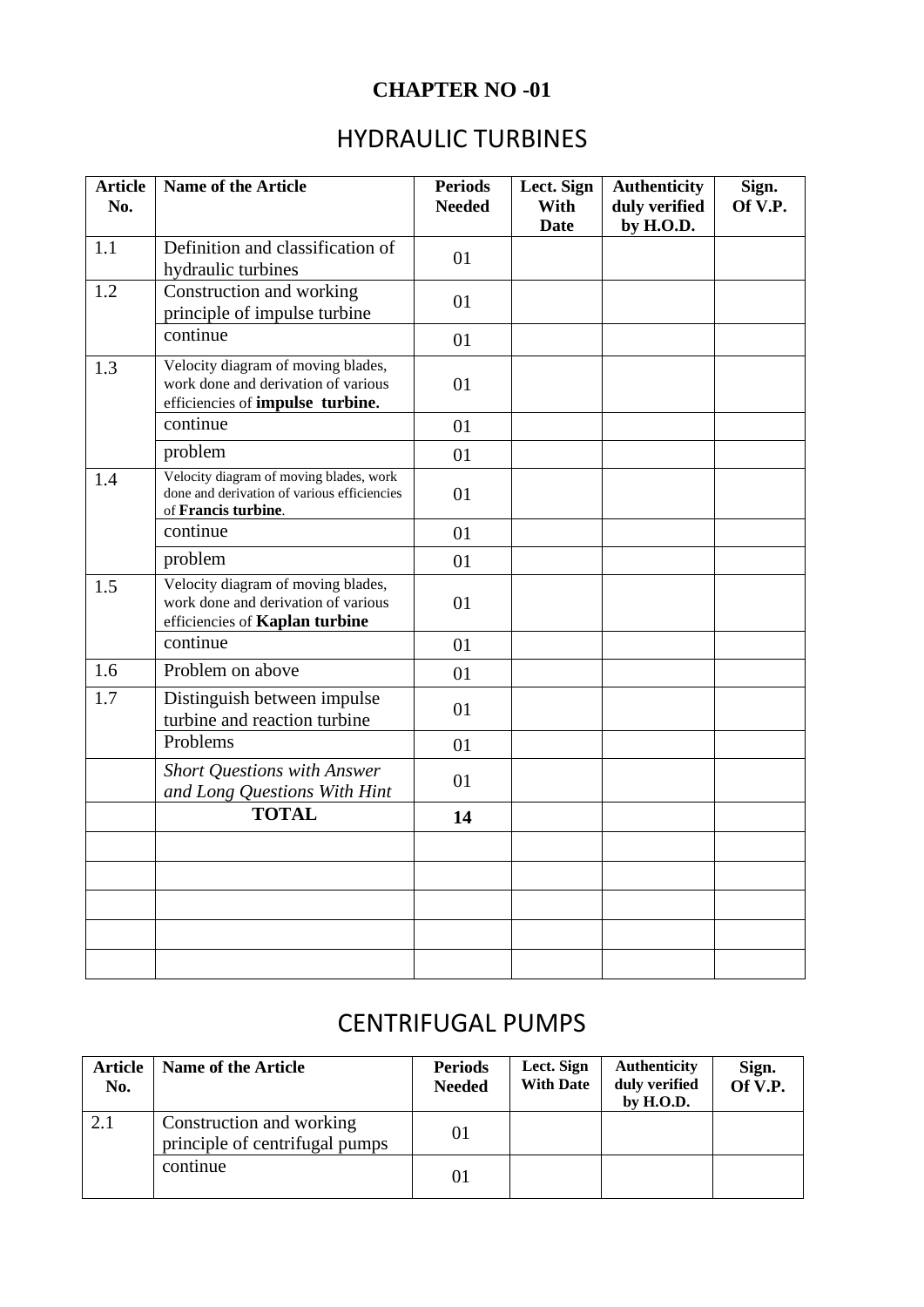| 2.2 | work done and derivation of various<br>efficiencies of centrifugal pump | 01 |  |  |
|-----|-------------------------------------------------------------------------|----|--|--|
| 2.3 | Problem on above.                                                       | 01 |  |  |
|     | Cont.                                                                   | 01 |  |  |
|     | <b>Short Questions with Answer</b><br>and Long Questions With Hint      | 01 |  |  |
|     | <b>TOTAL</b>                                                            | 06 |  |  |
|     |                                                                         |    |  |  |
|     |                                                                         |    |  |  |
|     |                                                                         |    |  |  |

#### **CHAPTER NO -03**

# RECIPROCATING PUMPS

| <b>Article</b><br>No. | <b>Name of the Article</b>                                                                       | <b>Periods</b><br><b>Needed</b> | Lect. Sign<br><b>With Date</b> | <b>Authenticity</b><br>duly verified<br>by H.O.D. | Sign.<br>Of V.P. |
|-----------------------|--------------------------------------------------------------------------------------------------|---------------------------------|--------------------------------|---------------------------------------------------|------------------|
| 3.1                   | Describe construction & working of<br>single acting reciprocating pump                           | 01                              |                                |                                                   |                  |
|                       | Cont                                                                                             | 01                              |                                |                                                   |                  |
|                       | problem                                                                                          | 01                              |                                |                                                   |                  |
| 3.2                   | Describe construction &working of<br>double acting reciprocating pump.                           | 01                              |                                |                                                   |                  |
|                       | $Cont. \ldots$                                                                                   | 01                              |                                |                                                   |                  |
|                       | problem                                                                                          | 01                              |                                |                                                   |                  |
| 3.3                   | Derive the formula for power<br>required to drive the pump (Single<br>acting & double acting     | 01                              |                                |                                                   |                  |
| 3.4                   | Define slip.                                                                                     | 01                              |                                |                                                   |                  |
| 3.5                   | State positive & negative slip<br>establish relation between slip &<br>coefficient of discharge. |                                 |                                |                                                   |                  |
|                       | Cont                                                                                             | 01                              |                                |                                                   |                  |
| 3,6                   | problems                                                                                         | 01                              |                                |                                                   |                  |
|                       | problems                                                                                         | 01                              |                                |                                                   |                  |
|                       | Short Questions With Answer and<br>Long Questions With Hint                                      | 01                              |                                |                                                   |                  |
|                       | <b>TOTAL</b>                                                                                     | 12                              |                                |                                                   |                  |
|                       |                                                                                                  |                                 |                                |                                                   |                  |
|                       |                                                                                                  |                                 |                                |                                                   |                  |
|                       |                                                                                                  |                                 |                                |                                                   |                  |
|                       |                                                                                                  |                                 |                                |                                                   |                  |
|                       |                                                                                                  |                                 |                                |                                                   |                  |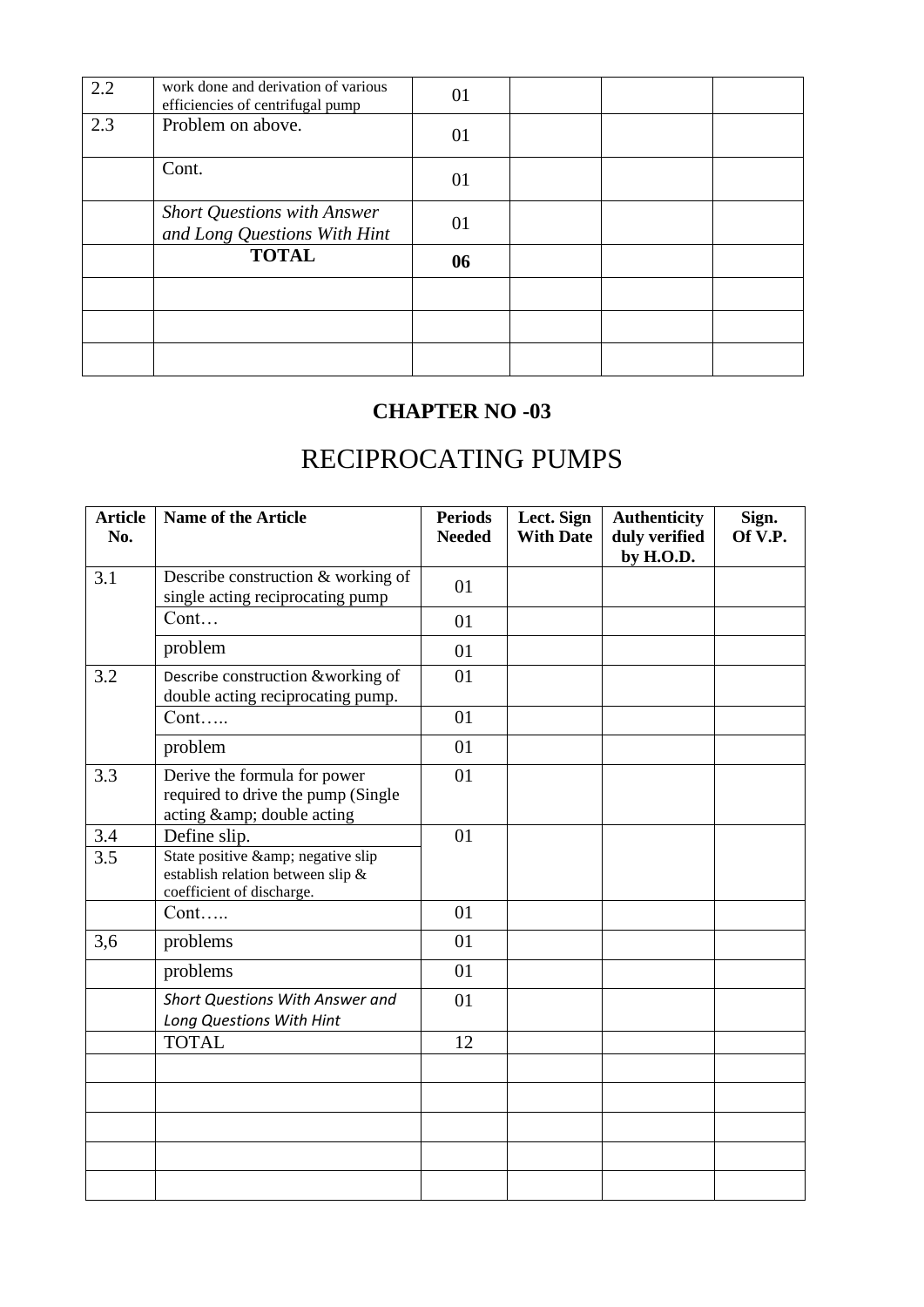## **CHAPTER NO -04 PNEUMATIC CONTROL SYSTEM**

| <b>Article</b><br>No. | <b>Name of the Article</b>                                                          | <b>Periods</b><br><b>Needed</b> | Lect. Sign<br><b>With Date</b> | <b>Authenticity</b><br>duly verified<br>by H.O.D. | Sign.<br>Of V.P. |
|-----------------------|-------------------------------------------------------------------------------------|---------------------------------|--------------------------------|---------------------------------------------------|------------------|
| 4.1                   | Elements-filter-<br>regulator-lubrication unit                                      | 01                              |                                |                                                   |                  |
| 4.2<br>4.2.1          | Pressure control valves<br>Pressure relief valves                                   | 01                              |                                |                                                   |                  |
| 4.2.2                 | Pressure regulation<br>valves                                                       | 01                              |                                |                                                   |                  |
| 4.3<br>4.3.1          | Direction control valves<br>3/2DCV, 5/2<br>DCV,5/3DCV                               | 01                              |                                |                                                   |                  |
| 4.3.2                 | Flow control valves                                                                 | 01                              |                                |                                                   |                  |
| 4.3.3                 | Throttle valves                                                                     | 01                              |                                |                                                   |                  |
| 4.4                   | ISO Symbols of<br>pneumatic components                                              | 01                              |                                |                                                   |                  |
|                       | Cont                                                                                | 01                              |                                |                                                   |                  |
| 4.5.1                 | Direct control of single<br>acting cylinder                                         | 01                              |                                |                                                   |                  |
|                       | Cont                                                                                | 01                              |                                |                                                   |                  |
| 4.5.2                 | Operation of double<br>acting cylinder                                              | 01                              |                                |                                                   |                  |
|                       | Cont                                                                                | 01                              |                                |                                                   |                  |
| 4.5.3                 | Operation of double acting<br>cylinder with metering in and<br>metering out control | 01                              |                                |                                                   |                  |
|                       | $Cont. \ldots$                                                                      | 01                              |                                |                                                   |                  |
|                       | <b>Short Questions with</b><br>Answer and Long Questions<br>With Hint               | 01                              |                                |                                                   |                  |
|                       | <b>TOTAL</b>                                                                        | 15                              |                                |                                                   |                  |
|                       |                                                                                     |                                 |                                |                                                   |                  |
|                       |                                                                                     |                                 |                                |                                                   |                  |
|                       |                                                                                     |                                 |                                |                                                   |                  |
|                       |                                                                                     |                                 |                                |                                                   |                  |
|                       |                                                                                     |                                 |                                |                                                   |                  |
|                       |                                                                                     |                                 |                                |                                                   |                  |
|                       |                                                                                     |                                 |                                |                                                   |                  |
|                       |                                                                                     |                                 |                                |                                                   |                  |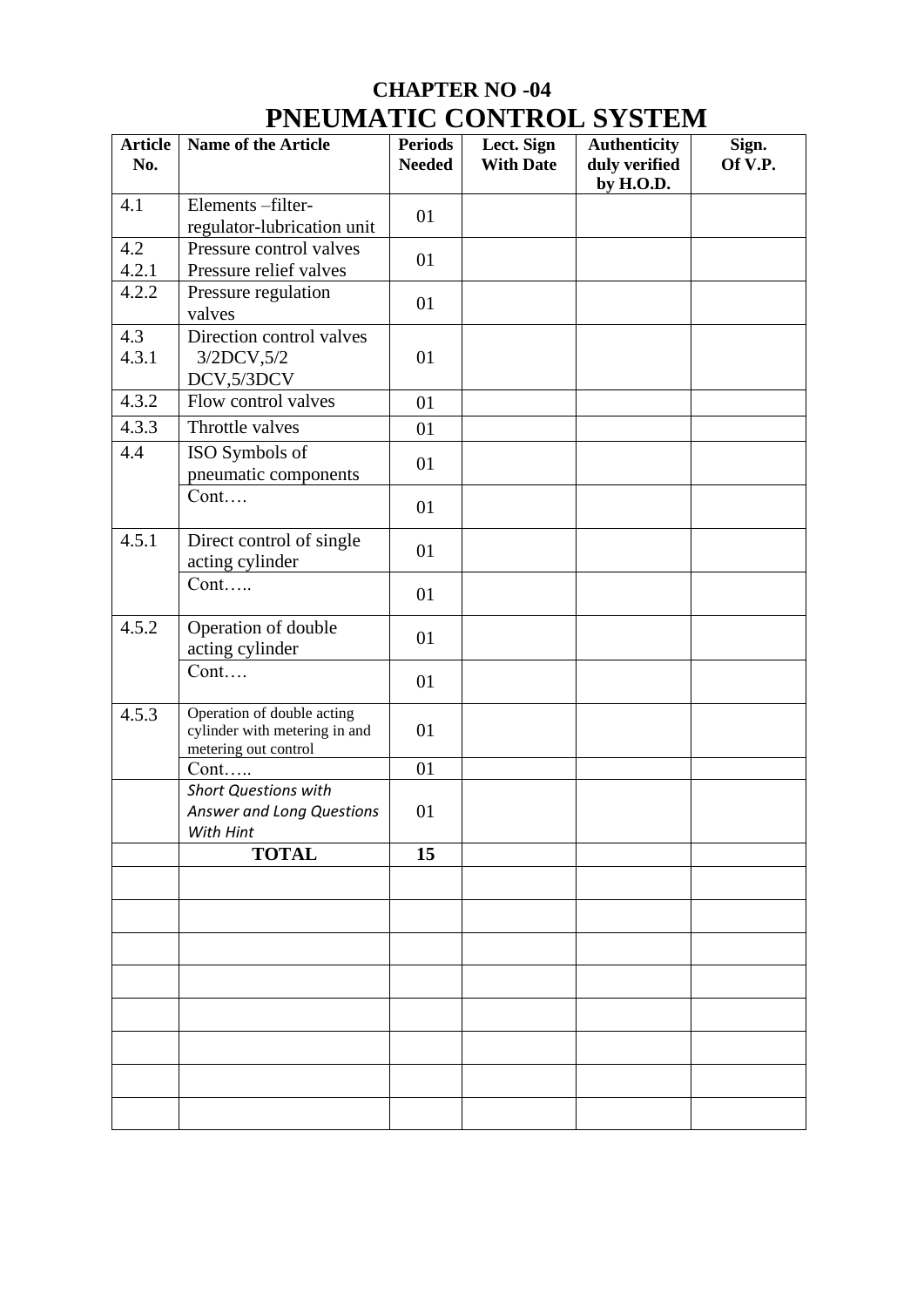### **CHAPTER NO -05 HYDRAULIC CONTROL SYSTEM**

| <b>Article</b><br>No. | <b>Name of the Article</b>                                                          | <b>Periods</b><br><b>Needed</b> | Lect. Sign<br><b>With Date</b> | <b>Authenticity</b><br>duly verified<br>by H.O.D. | Sign.<br>Of V.P. |
|-----------------------|-------------------------------------------------------------------------------------|---------------------------------|--------------------------------|---------------------------------------------------|------------------|
| 5.1                   | Hydraulic system, its merit<br>and demerits                                         | 01                              |                                |                                                   |                  |
| 5.2                   | Hydraulic accumulators                                                              | 01                              |                                |                                                   |                  |
| 5.2.1                 | Pressure control valves                                                             | 01                              |                                |                                                   |                  |
|                       | Cont                                                                                | 01                              |                                |                                                   |                  |
| 5.2.2                 | Pressure relief valves                                                              | 01                              |                                |                                                   |                  |
|                       | Cont                                                                                | 01                              |                                |                                                   |                  |
| 5.2.3                 | Pressure regulation valves                                                          | 01                              |                                |                                                   |                  |
|                       | Cont                                                                                | 01                              |                                |                                                   |                  |
| 5.3                   | Direction control valves                                                            | 01                              |                                |                                                   |                  |
| 5.3.1                 | 3/2DCV, 5/2 DCV, 5/3DCV                                                             | 01                              |                                |                                                   |                  |
| 5.3.2                 | Flow control valves                                                                 | 01                              |                                |                                                   |                  |
| 5.3.3                 | Throttle valves                                                                     | 01                              |                                |                                                   |                  |
| 5.4                   | Fluid power pumps                                                                   | 01                              |                                |                                                   |                  |
| 5.4.1                 | External and internal gear<br>pumps                                                 | 01                              |                                |                                                   |                  |
| 5.4.2                 | Vane pump                                                                           | 01                              |                                |                                                   |                  |
| 5.4.3                 | Radial piston pumps                                                                 | 01                              |                                |                                                   |                  |
| 5.5                   | ISO Symbols for hydraulic<br>components.                                            | 01                              |                                |                                                   |                  |
| 5.5                   | <b>Actuators</b>                                                                    | 01                              |                                |                                                   |                  |
| 5.7                   | Hydraulic circuits                                                                  | 01                              |                                |                                                   |                  |
| 5.7.1                 | Direct control of single<br>acting cylinder                                         | 01                              |                                |                                                   |                  |
| 5.7.2                 | Operation of double acting<br>cylinder                                              | 01                              |                                |                                                   |                  |
| 5.7.3                 | Operation of double acting<br>cylinder with metering in<br>and metering out control | 01                              |                                |                                                   |                  |
| 5.8                   | Comparison of hydraulic<br>and pneumatic system                                     | 01                              |                                |                                                   |                  |
|                       | <b>Short Questions With Answer</b><br>and Long Questions With Hint                  | 01                              |                                |                                                   |                  |
|                       | <b>TOTAL</b>                                                                        | 24                              |                                |                                                   |                  |
|                       |                                                                                     |                                 |                                |                                                   |                  |
|                       |                                                                                     |                                 |                                |                                                   |                  |
|                       |                                                                                     |                                 |                                |                                                   |                  |